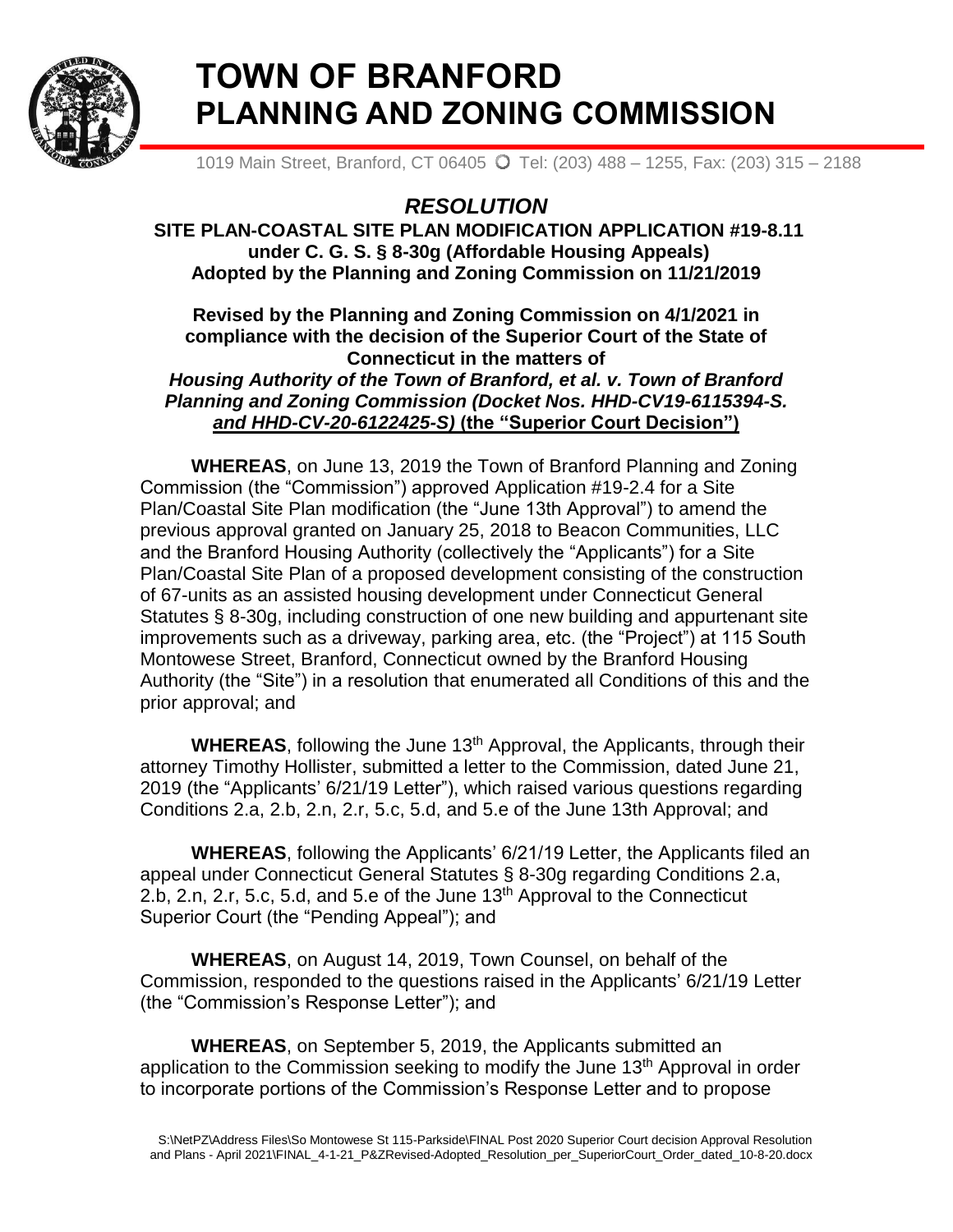*115 South Montowese Street—APPLICATION #19-8.11 RESOLUTION –Adopted at the November 21, 2019 meeting of the Planning and Zoning Commission — Revised per Superior Court Decision on April 1, 2021 Page 2 of 14*

changes to Conditions 5.c and 5.d of the June 13<sup>th</sup> Approval (the "Current" Application"); and

**WHEREAS**, as part of the Applicants' submission for the Current Application, counsel for the Applicants submitted a letter dated August 26, 2019 (the "Applicants' 8/26/19 Letter") in which was included an offer to withdraw those portions of the Pending Appeal related to Conditions 2.a, 2.b, 2.n, 2.r, and 5.e (collectively the "Withdrawn Conditions") based on the Commission's Response Letter as to those;

**WHEREAS,** Conditions 5.c and 5.d involve an Emergency Vehicle Pullover Area (the "Emergency Vehicle Pullover") as shown on the plans included with the June13th Approval and the requirement that those areas necessary for ingress and egress to the Emergency Vehicle Pullover that are located on the Townowned property located adjacent to the Site (the "Town Property") remain open and dedicated for such access; and

**WHEREAS**, in the Current Application, the Applicant proposed two (2) alternative modifications to Sheets C 1.01, C1.03, and C 1.07 regarding the Emergency Vehicle Pullover, including: (A) relocating and resizing the Emergency Vehicle Pullover, as shown on proposed revisions to previously approved Sheets C1.01A, C1.02A, and C1.07A, all as part of a set of plans prepared by TPA Design Group and Newman Architects both of New Haven, Connecticut and entitled "Proposed Site Plan Approval Revision, Parkside Village I, 115 South Montowese Street, Branford, Connecticut" dated September 25, 2017 with a revision date no later than 9/19/2019, except for Sheet C1.07A four versions of which were submitted and included with the record of the Current Application – the latest version (although it shares the same revision date as a previous version of Sheet C1.07A) is included with this Resolution as **Exhibit A** (the "Emergency Vehicle Pullover Relocation"); or (B) the elimination of the Emergency Vehicle Pullover as shown on proposed revisions to previously approved Sheets C1.01B, C1.02B, C1.07B, all as part of a set of plans prepared by TPA Design Group and Newman Architects both of New Haven, Connecticut and entitled "Proposed Site Plan Approval Revision, Parkside Village I, 115 South Montowese Street, Branford, Connecticut" dated September 25, 2017 with a revision date no later than 8/26/2019 (the "Emergency Vehicle Pullover Elimination"); or (C) an alternative option that would make no modifications to the previously approved location of the Emergency Vehicle Pullover but proposed to re-word/modify Conditions 5.c and 5.d as follows (the "Condition 5 Modification"):

The building and physical modifications to the area shown as the "Emergency Vehicle Pullover Area" and other Phase I improvements on Sheet C.103A, as well as any temporary measures within this area that would in any way impede access by emergency service personnel and vehicle, may not be modified without the written approval of the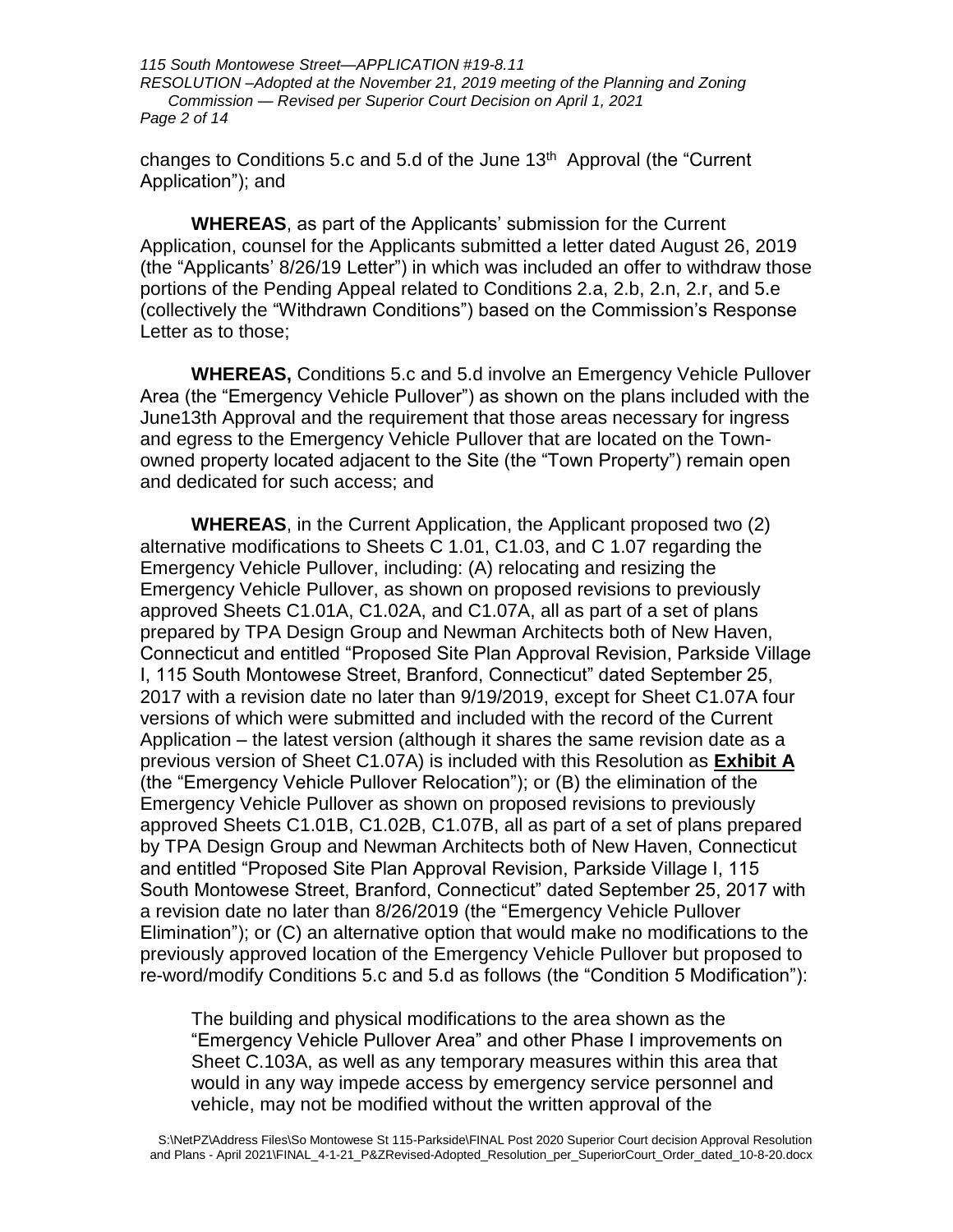*115 South Montowese Street—APPLICATION #19-8.11 RESOLUTION –Adopted at the November 21, 2019 meeting of the Planning and Zoning Commission — Revised per Superior Court Decision on April 1, 2021 Page 3 of 14*

Commission, after consultation with the Fire Marshal and the Town Police Chief, in form and content acceptable to the Fire Marshal and Town Counsel

#### ; and

**WHEREAS**, in the matter of the Current Application the Commission considered the following:

- 1) Materials and documents submitted by the Applicants including the plans referred to above, and
- 2) Additional information and testimony provided at a duly noticed public hearing held on September 19, 2019 and October 3, 2019 (collectively the "Public Hearing"), and
- 3) All documents and materials in the record of Applications # 17-9.4,  $\#$  17-9.5,  $\#$  17-9.6, and  $\#$  19-2.4 which were incorporated into the record for the Current Application during the portion of the Public Hearing conducted on October 3, 2019; and

**WHEREAS,** the Fire Marshal/Asst. Fire Chief Shaun Heffernan (the "Fire Marshal") reviewed previous and current versions of the plans for the Project and other submitted materials and provided verbal testimony at the October 3, 2019 portion of the Public Hearing (and documents submitted then) and provided written comments in letters dated October 19, 2017, December 6, 2017, January 18, 2018, March 28, 2019, May 10, 2019, and September 18, 2019 regarding concerns with the provision of fire protection services, and the modifications thereto, to this Project as proposed, Exhibits # 31, #108, and #123 from Application # 17-9.6, Exhibits # 32 and # 47 from Application #19-2.4 and Exhibit # 14 from this Application (collectively the "Fire Marshal's Comments"), including, but not limited to, comments in regards to the Emergency Vehicle Pullover Relocation and the Emergency Vehicle Pullover Elimination and any modifications thereto; and

**WHEREAS**, the Town is not a co-applicant for the Current Application and the Town has not consented to the use of the Town Property for the Current Application, including for the purposes of providing access for emergency vehicles to the Emergency Vehicle Pullover or otherwise, etc.; and

### **NOW, THEREFORE, BE IT RESOLVED THAT** the Commission finds that:

1) All Findings from the approvals of Applications # 17-9.4, # 17-9.5, # 17-9.6, and # 19-2.4 shall be considered to be incorporated into this approval of the Current Application as they may still apply except as hereby modified; and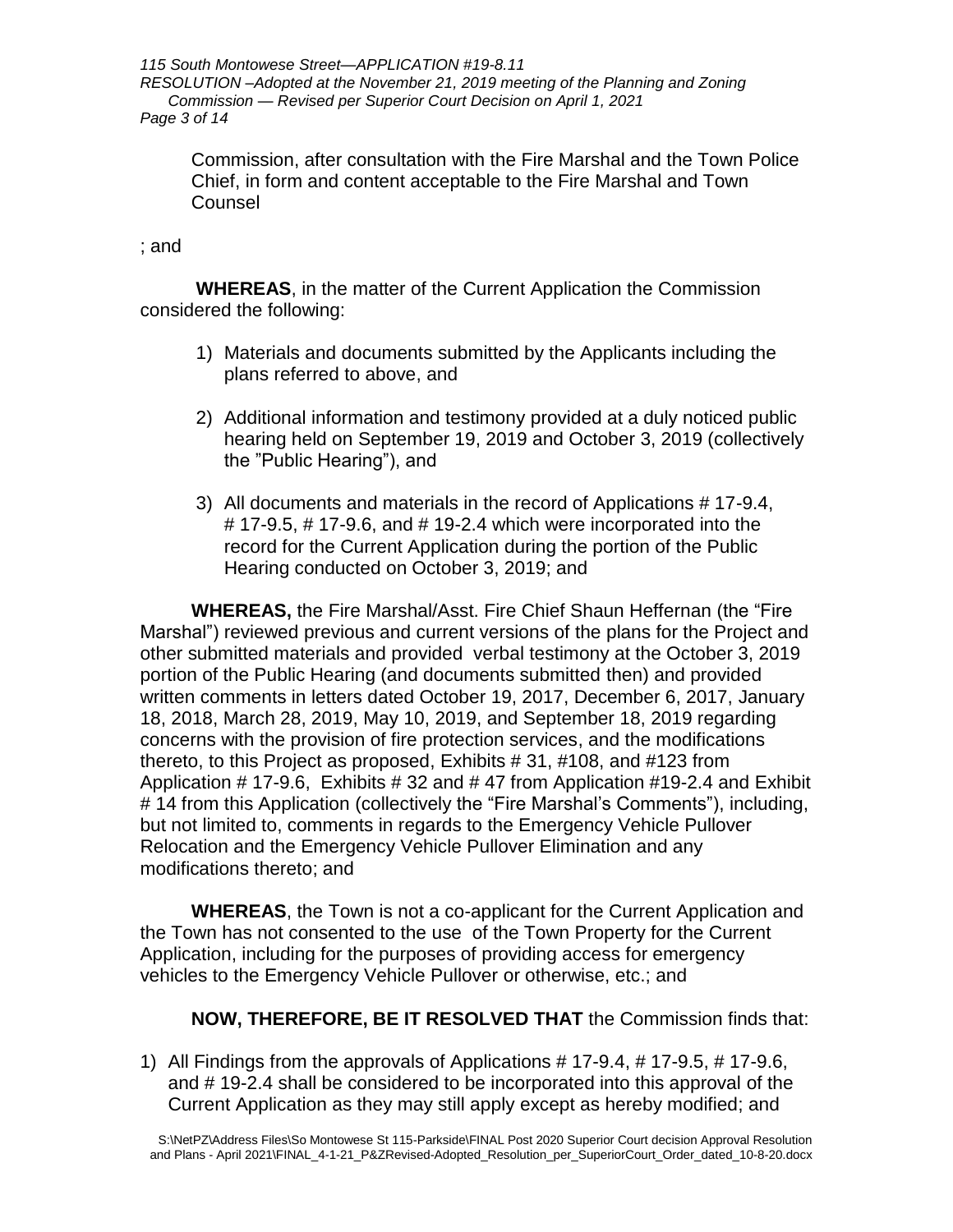*115 South Montowese Street—APPLICATION #19-8.11 RESOLUTION –Adopted at the November 21, 2019 meeting of the Planning and Zoning Commission — Revised per Superior Court Decision on April 1, 2021 Page 4 of 14*

- 2) The consistency of the Coastal Site Plan with the goals and policies of the Coastal Area Management Act (C. G. S. Section 22a-92) is unaffected by the modifications to the Site Plan proposed in the Current Application and the Current Application still incorporates as conditions or modifications all reasonable measures to mitigate adverse impacts on coastal resources and any future water dependent activities; and
- 3) The modifications in the location and size of the Emergency Vehicle Pullover as shown on Sheets C1.01A and C1.02A as well as **Exhibit A** are preferred based on the testimony presented and in particular the Fire Marshal's Comments; and
- 4) Contrary to the statements in the Applicant's 8/26/19 Letter on page 2, second paragraph, Conditions 5.c and 5.d of the June 13<sup>th</sup> Approval apply to the Emergency Vehicle Pullover and the adjacent areas shown on Sheet C1.03A (as revised through 4/19/2019) where the Phase 1 Improvements are to be constructed, including those proposed to be constructed on the Town Property, and these Conditions require both the Emergency Vehicle Pullover and the related Phase I Improvements to remain open and unencumbered for the life of the Project so that Emergency Vehicles can continue to have unobstructed access to the Emergency Vehicle Pullover; and
- 5) Contrary to statements set forth on page 2 of a letter from the applicant's attorney, Timothy Hollister, dated September 30, 2019, the Commission finds the following:
	- a) Paragraphs 1 and 2 represent an incomplete analysis of the future availability of the Town Property for emergency vehicle access in that there is no obligation on the Town (or any future successor in interest) to maintain the Town Property in its current condition which is presently open to the public and traversable by emergency vehicles;
	- b) Paragraph 3 refers to a requirement of the June  $13<sup>th</sup>$  Approval that would provide the Town with the right, but not the obligation, to make that portion of Sliney Field Road located on the Site open for public access;
	- c) Paragraph 4 is inaccurate in that there is no evidence in the record before that Commission that Sliney Field Road is a public road or that there are any current easements or rights of way over that portion of Sliney Field Road that would prohibit the Town, or its successors or assigns, from closing or otherwise inhibiting access or from, constructing fencing, walls or any other improvement on that portion of the Town Property or that to do so would violate Section 6.2.E(8) of the Town of Branford Zoning Regulations;
	- d) Paragraph 5 is also incorrect in that neither the Fire Marshal nor the Commission have the authority to approve or disapprove of certain improvements located on the Town Property that would restrict access to the Emergency Vehicle Pullover; and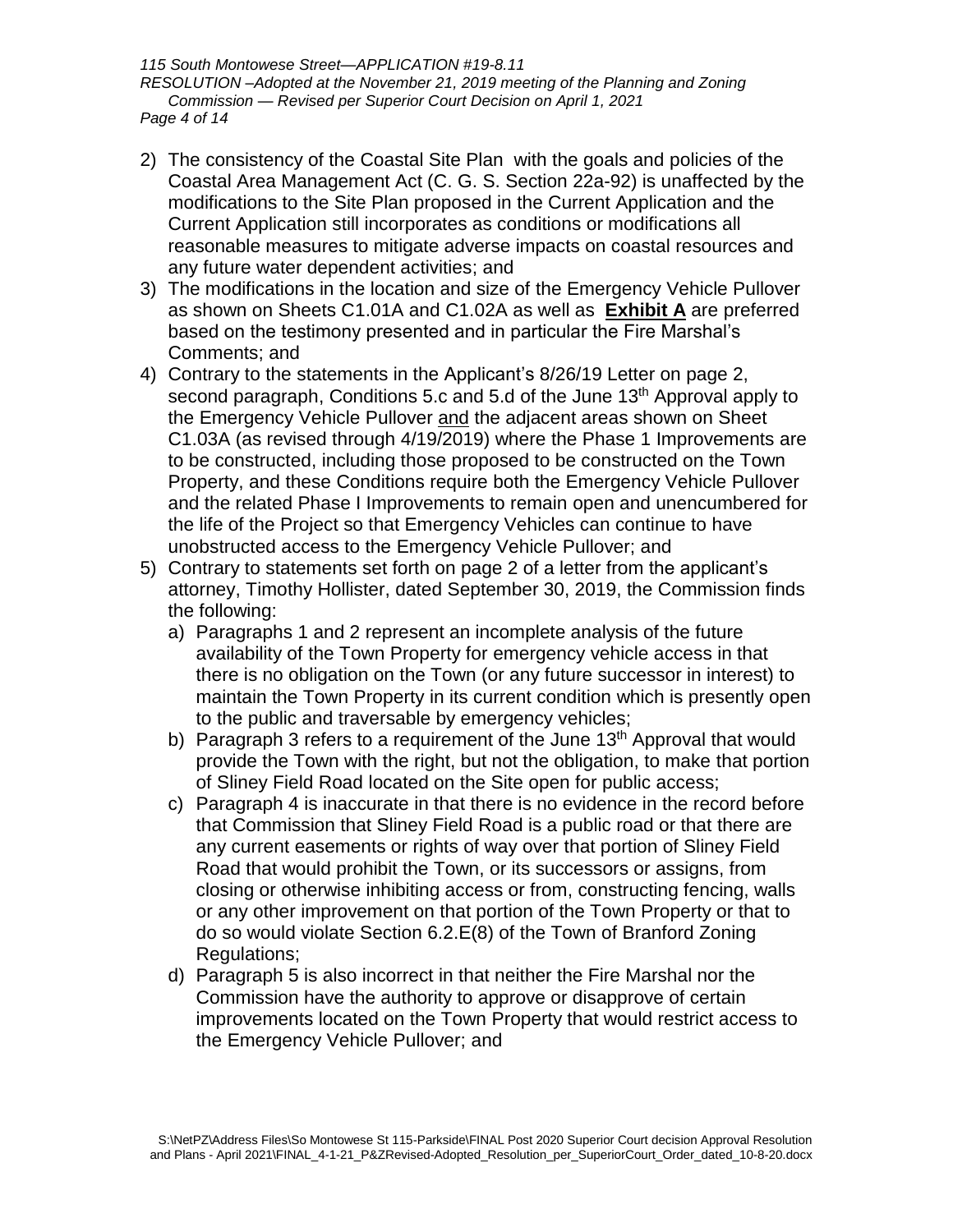*115 South Montowese Street—APPLICATION #19-8.11 RESOLUTION –Adopted at the November 21, 2019 meeting of the Planning and Zoning Commission — Revised per Superior Court Decision on April 1, 2021 Page 5 of 14*

- 6) Modifications of the proposed Site Plan/Coastal Site Plan changes are "*necessary to protect substantial public interests in health, safety, or other matters the Commission may legally consider*" due to the following:
	- a) The Fire Marshal's Comments regarding the need for: (i) the Emergency Vehicle Pullover; (ii) the need for full emergency vehicle access to and from the Emergency Vehicle Pullover and the ability to fully maneuver and utilize such vehicles in the area shown on the Exhibit A; and (iii) access to and from and the ability to utilize those additional areas shown as the "Phase 1 Improvements" on Sheet C1.03A (as revised through 4/19/2019) to the extent not depicted on **Exhibit A** (collectively referred to as the "Emergency Vehicle Operations Area") for the effective deployment of emergency vehicles and equipment in the event of a catastrophic fire or similar event requiring this area for deployment and staging of emergency vehicles and equipment, and
	- b) The applicability of these comments to both the Emergency Vehicle Pullover Relocation and the Emergency Vehicle Pullover Elimination.
- 7) Modifications to this application will be necessary because, without the modifications "*these interests clearly outweigh the need for affordable housing*" due to reasons including but not limited to the following:
	- a) The potential negative safety impacts from the proposed Project, enumerated above, significantly outweigh the need for affordable housing in this case because the potential negative impacts as explained above relating to the ability of the Fire Marshal and the fire department and others emergency vehicle access are very significant and the amount of additional affordable housing (ten dwelling units) provided by this Project is minimal.
	- b) The Town has made progress in providing affordable units as follows:
		- i) Data included in the 2019 Plan of Conservation and Development (POCD) on page 94 document that more than 45% of the housing stock in Town is affordable, i.e. with rental or mortgage payments totaling no more than 30% of the income limit for a four-person lowincome household in the New Haven region reported in 2017 by the US Dept. of Housing and Urban Development. The 2019 POCD also reports, based on data from the Connecticut Economic Resource Center (CERC) that, relative to other suburban communities of its size in Connecticut, Branford has a large percentage (32%) of its housing stock as rental properties.
		- ii) Branford has also made efforts to proactively address the need for affordable housing. One of the recommendations of the Town's previous 2008 POCD was to consider the adoption of Incentive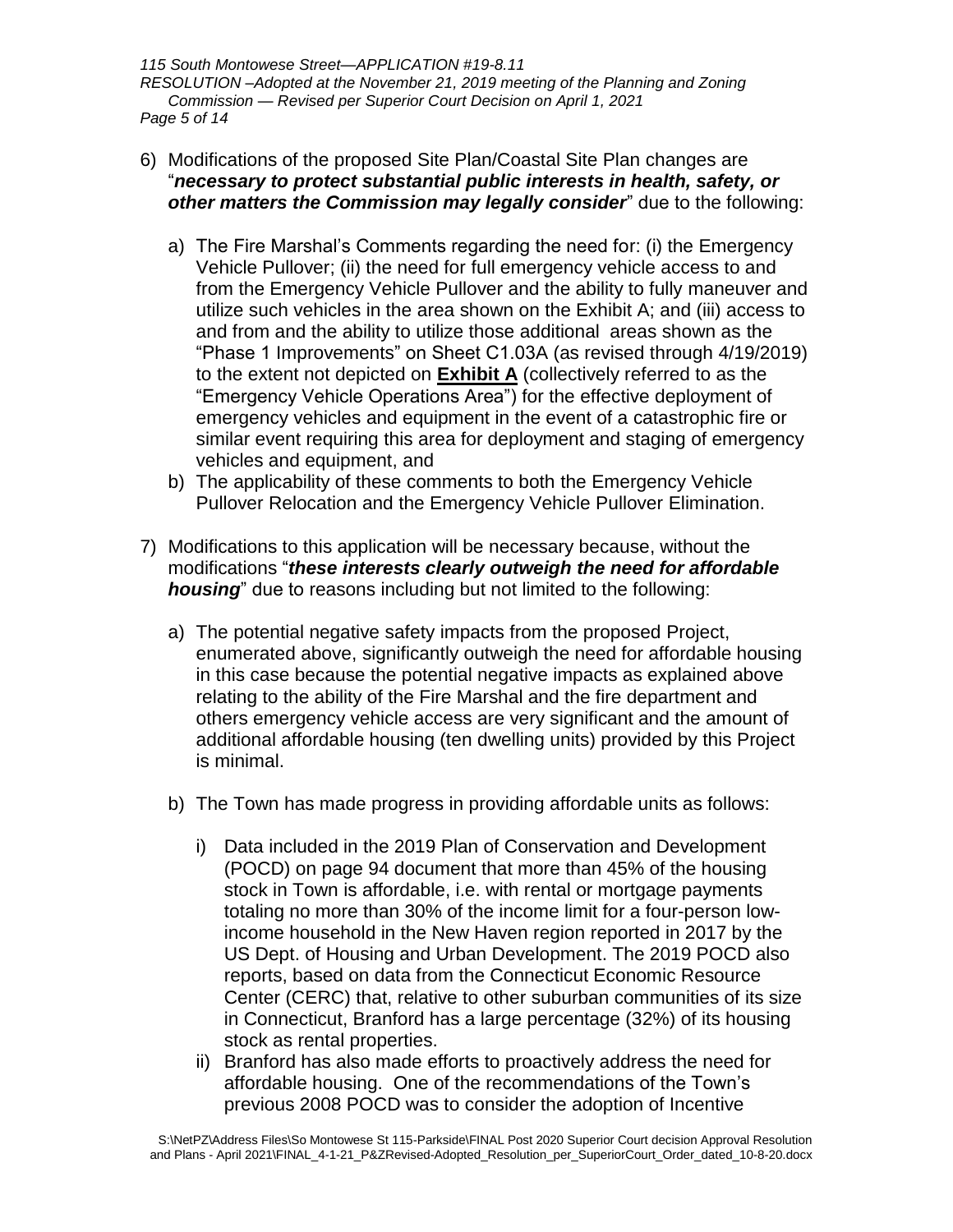*115 South Montowese Street—APPLICATION #19-8.11 RESOLUTION –Adopted at the November 21, 2019 meeting of the Planning and Zoning Commission — Revised per Superior Court Decision on April 1, 2021 Page 6 of 14*

> Housing Zones as provided for in what is referred to as the "HOME Connecticut" legislation. The Town adopted Zoning Regulation amendments to provide for such zoning (Incentive Housing Overlay District) in 2012 and a Zoning Map Amendment establishing an Incentive Housing Overlay District (IHOD) in 2015. The first IHOD development (35 total new housing units – 7 deed restricted, affordable units) was approved and construction is nearing completion;

**AND, BE IT FURTHER RESOLVED THAT** the Commission approves Application # 19-8.11 modifying the approval of Application #19-2.4 for Site Plan/Coastal Site Plan with the following Conditions, as modified pursuant to the Superior Court Decision:

- 1. This development must qualify and be used as "assisted housing" as defined in C.G.S. Section 8-30g(a)(3).
- 2. Prior to the issuance of a Zoning Permit or the zoning authorization of the issuance of a Building Permit for the site work and construction authorized by this approval associated with the proposed building or the alteration or demolition of the existing buildings the following shall be completed to the satisfaction of the Zoning Enforcement Officer:
	- a. As described in a letter from the Fire Marshal dated March 29, 2019, design and construction of the "Phase 1" improvements on the adjacent Town property, as shown on Sheet C 1.03A as dated 9/25/2017, as revised through 4/11/2019, to the satisfaction of the Fire Marshal and Town Engineer. "Completion" of this work shall include the execution of a legally binding agreement, of form and content approved by the Town Counsel, between the Town and the Applicants regarding maintenance of the Phase 1 Improvements, including snow removal, to ensure "around the clock," unrestricted year-round access for emergency vehicles, which agreement shall include that the Phase 1 Improvements shall not be modified without approval of the Commission and the Town as they may be advised by the Fire Marshal, the Town Planner, and the Town Engineer.
	- b. Any further changes to the Site Plans as revised through May 8, 2019 that may be requested by the Fire Marshal to address the Emergency Access Evacuation Plan (shown on Sheet C1.07), Proposed Emergency Access Revisions (to the extent that they are not superseded by the Emergency Access Evacuation Plan shown on Sheet C1.07, and the Fire Marshal's Comments).
	- c. A construction easement or alternative legal instrument ("Construction and Temporary Access Easement") approved by the Town Counsel, executed by the Town and the Applicants, to allow the use of Town property for the following: (i) the Applicants' construction activities including any necessary parking for current residents of the Site and any construction vehicles,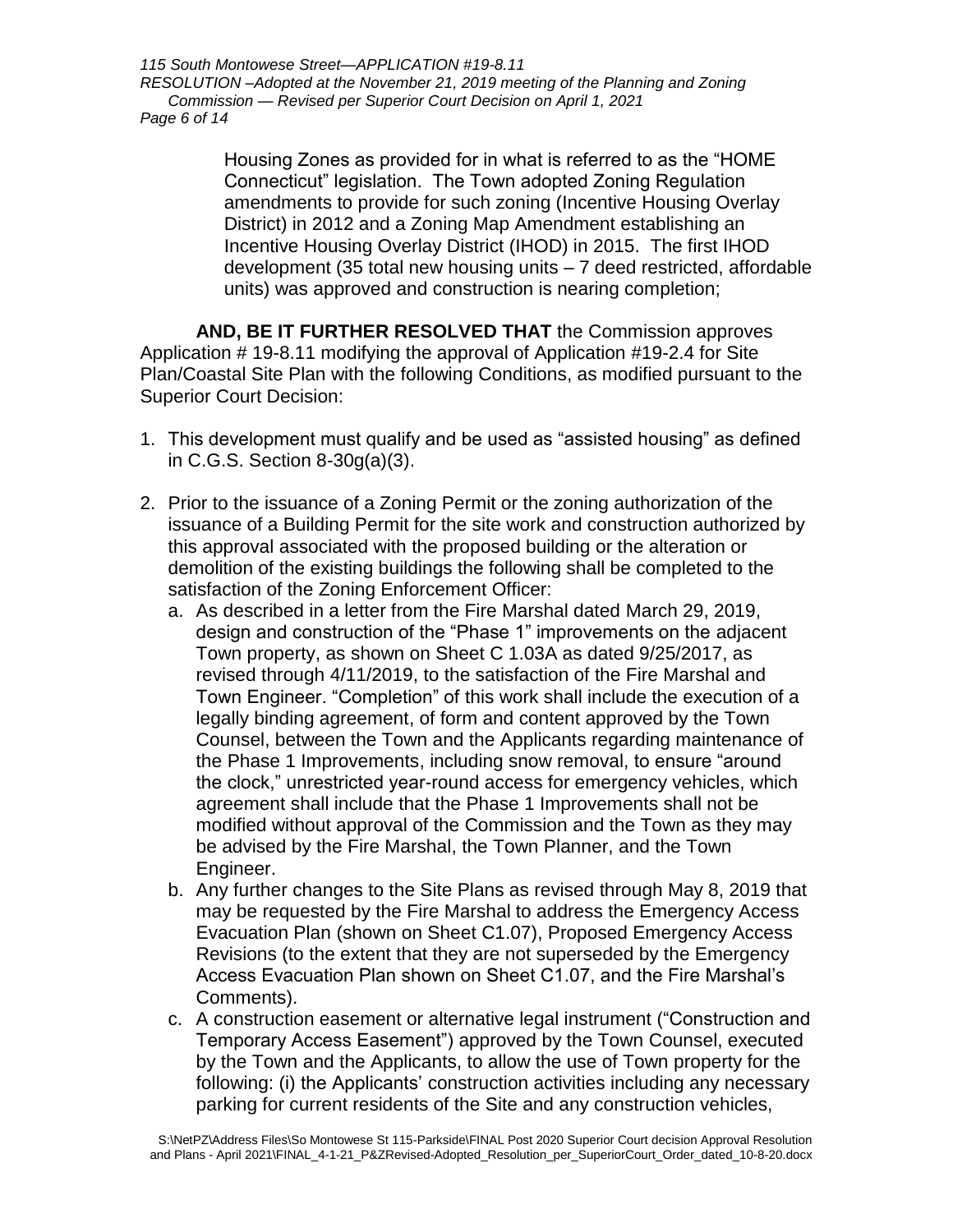*115 South Montowese Street—APPLICATION #19-8.11 RESOLUTION –Adopted at the November 21, 2019 meeting of the Planning and Zoning Commission — Revised per Superior Court Decision on April 1, 2021 Page 7 of 14*

equipment and staging; (ii) to widen the portion of the Sliney Field Access Road improvements and construct the Emergency Vehicle Parking Area shown on Sheet C1.03A located on Town property and provision for construction related and temporary access (for service vehicles to the new Building during a Phase II of construction) across Town property to and from the Site according to the phases indicated on the approved Site Plans as such plans may be modified to address the requirements of the Construction and Temporary Access Easement.

- d. Submittal of revised plans modified, to the satisfaction of the Town Planner, to include appropriate adjustments to the landscaping plan shown on Sheet C.106 such as additional or alternative landscape buffering for the adjacent residential property to the south of the Site and the use of low level lighting in the deferred residential parking (reserve) area to limit the intrusiveness of this parking area to such adjacent residential property. The revised plans shall also include information necessary to comply with Sections 6.5.J.1 and 6.5.J.3 of the Zoning Regulations.
- e. Submittal to the Zoning Enforcement Officer of an easement in favor of the Town confirming the right of vehicular, pedestrian and bicycle public access over Sliney Field Access Road, for review and approval by the Town Planner and the Town Counsel as to form and content (the "Sliney Road Easement"). Once approved and accepted by the Town, the Sliney Road Easement shall be filed on the Land Records of the Town Clerk and evidence of such recording provided to the Zoning Enforcement Officer. This condition shall be null and void if the Town fails to accept the proposed easement.
- f. Evidence that a Phase IA/Phase IB Archaeological Assessment/Reconnaissance Survey has been completed with a finding that no additional investigation is warranted.
- g. Submittal to the Zoning Enforcement Officer of a Conservation Easement to the Town of Branford, or other entity as it may direct, that will preclude additional development, regrading, or disturbance of existing vegetation (except for safety reasons to be agreed to by the Town or Conservation Easement holder) for the area at the northeast corner of the property more than twenty-five (25') feet from the proposed building not indicated on Sheet C1.12 as revised through 5/8/2019, as to be modified as to its grade for review and approval by the Town Planner and the Town Attorney as to form and content. Once approved, the Conservation Easement shall be filed on the Land Records of the Town Clerk and evidence of such recording provided to the Zoning Enforcement Officer.
- h. The conveyance of the approximately 8,251 square feet of property from Town to the Housing Authority for incorporation into the 115 South Montowese Street (a.k.a. Parkside Village I) property and the conveyance of approximately 21,720 square feet from the Housing Authority to the Town (the "Property Line Adjustment"), in accordance with the approval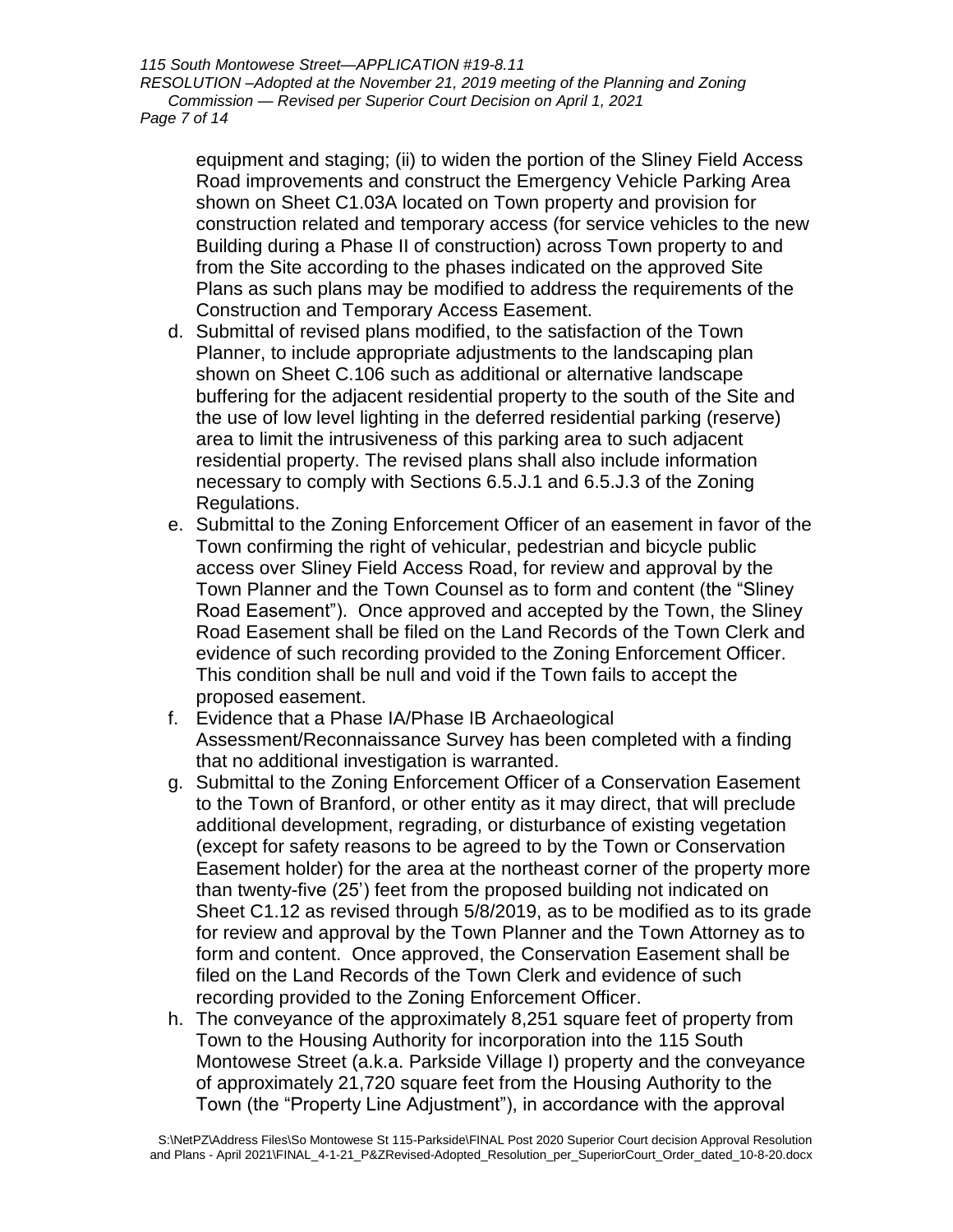*115 South Montowese Street—APPLICATION #19-8.11 RESOLUTION –Adopted at the November 21, 2019 meeting of the Planning and Zoning Commission — Revised per Superior Court Decision on April 1, 2021 Page 8 of 14*

from the Branford Representative Town Meeting of September 13, 2017 shall be competed. Completion shall consist of submittal to the Zoning Enforcement Officer of proposed deeds effectuating the Property Line Adjustment and associated easements depicted on Sheet LL-01 for review and approval by the Town Engineer and Town Counsel as to form and content and provision of evidence to the Zoning Enforcement Officer that the deeds as approved and executed have been recorded on the Land Records of the Town Clerk.

- i. The 14' high mounting height for the pole lights shall include any cement base installed. Any proposed building mounted fixtures shall require the approval of the Planning and Zoning Commission and compliance with Section 6.7 and Section 5.9.I (PAH District) of the Zoning Regulations. Any missing information on all pole mounted and building mounted light fixtures including cut sheets with all model choices indicated and the photometric plan modified to include a schedule providing information on the different types of fixture (maker & model number, mounting height, lumens generated, etc.) and any other documentation required to demonstrate compliance of lighting fixtures with the Zoning Regulations shall be submitted for consideration for approval by the Town Planner or the Planning and Zoning Commission. Fixed, not adjustable, arm mounts shall be used for all lighting fixtures. The Correlated Color Temperature (CCT) of the light source shall be equal to or less than 3000 Kelvin (K).
- j. All proposed soil and erosion controls shown on Sheet C-1.03A, C-1.03B, and C-1.04 have been installed for each phase of development indicated and a note added to Sheet C-1.05 stating that the contractor shall ensure that compliance with the requirements of Sections 6.8 and Section 5.9.L (PAH district) of the Zoning Regulations regarding soil and erosion control is maintained during construction.
- k. Appropriate protection as directed by the Town Planner, as he may be advised by the Town Tree Warden, for the trees not indicated on the plans as to be removed shall be established including, but not limited to, the provisions described in a tree assessment from Geoffrey B. Harris of Independent Arborists and Consultants, LLC of Hamden, Connecticut dated April 12, 2019.
- l. Designation on the site plans of an area consisting of 10% of the parcel area for Open Space purposes as required by proposed Section 5.9.F of the PAH district Zoning Regulations.
- m. In so far as there are age restrictions on the occupancy of the Site by virtue of the prior contracts and/or funding agreements between the State of Connecticut and the Branford Housing Authority (or Housing Authority of the Town of Branford) (Exhibit #122 of Application # 17-9.6), the Applicants must obtain a release of the age restriction from CHFA, or the appropriate State of Connecticut agency for the project to be developed in accordance with this modified application.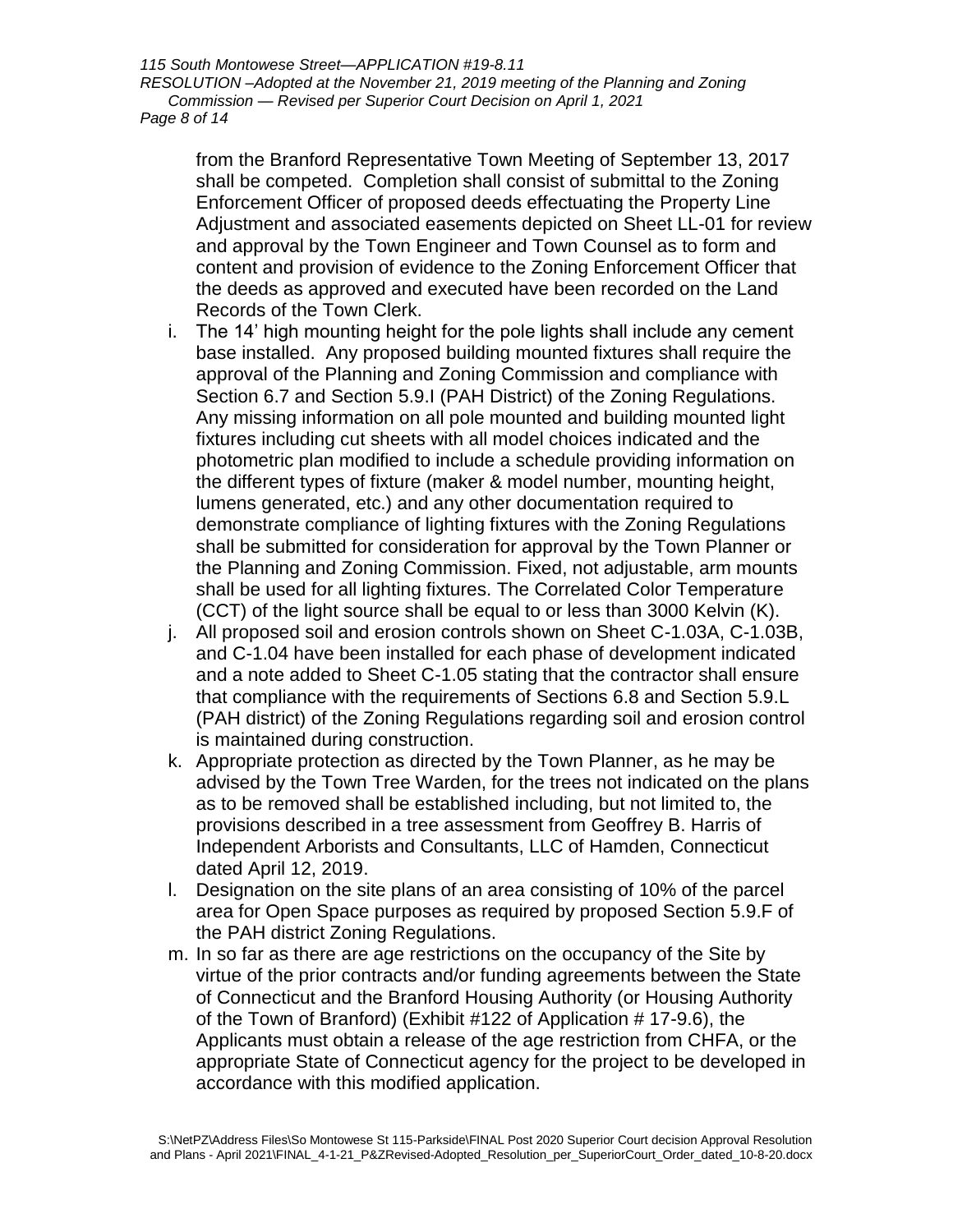*115 South Montowese Street—APPLICATION #19-8.11 RESOLUTION –Adopted at the November 21, 2019 meeting of the Planning and Zoning Commission — Revised per Superior Court Decision on April 1, 2021 Page 9 of 14*

- n. A Construction Phase Traffic Management Plan for management of construction and related activities, Parkside Village 1 resident parking, Sliney Field patron traffic, and uninterrupted access by emergency service vehicles and personnel (unless approved in writing by the Fire Marshal and the Police Chief) to be reviewed and approved by the Town Planner, Police Chief, and Recreation Director and memorialized in a legally binding instrument (approved as to from by Town Counsel) and satisfactory evidence of the execution thereof shall be submitted to the Zoning Enforcement Officer.
- o. The following revisions to Sheet C1.03A:
	- i. Add the words "Construction workers must park within designated areas only" back to the beginning of the third paragraph of the General Notes to maintain consistency with the specifications described in a letter and attached narrative from David A. Sacco, P.E. dated November 15, 2017 referenced in the original Resolution approving Application #17-9.6.
	- ii. Change "Construct Emergency Access Pull-out" to "Construct Emergency Vehicle Parking Area (dedicated)" in Note #6 under Phase 1 Activities.
	- iii. Change Note #11 under Phase 1 Activities to read "Mark clearing limits with Construction Fencing for review and approval by the engineer, Zoning Enforcement Officer and Town Tree Warden."
	- iv. Any further changes to the General Notes and Notes under Phase 1 Activities to comply with the Construction and Temporary Access Easement required by Condition 2c and the Construction Phase Traffic Management Plan required by Condition 2n above.
- p. The following revisions to Sheet C1.03B:
	- i. Add a new Note #10 under Phase 2 Activities to read: "Delineate work limits as may be directed by the Town Building Official."
	- ii. Any further changes to the General Notes and Phase 2 Activities to comply with the Construction and Temporary Access Easement required by Condition 2c and the Construction Phase Traffic Management Plan required by Condition 2n above.
- q. The following revisions to Sheet C1.04:
	- i. Change Note #7 under Phase 3 Activities to read "Mark clearing limits with Construction Fencing for review and approval by the engineer, Zoning Enforcement Officer and Town Tree Warden."
	- ii. Any further changes to the General Notes and Phase 3 Activities shall comply with the Construction and Temporary Access Easement required by Condition 2c and the Construction Phase Traffic Management Plan required by Condition 2n above.
- r. Submittal of a legally binding Operations Plan (reviewed and approved by Town Counsel as to form) for the consideration and approval by the Town Planner as he may be advised by the Fire Marshal, Police Chief and/or the Town Engineer, and executed copy of the approved Operations Plan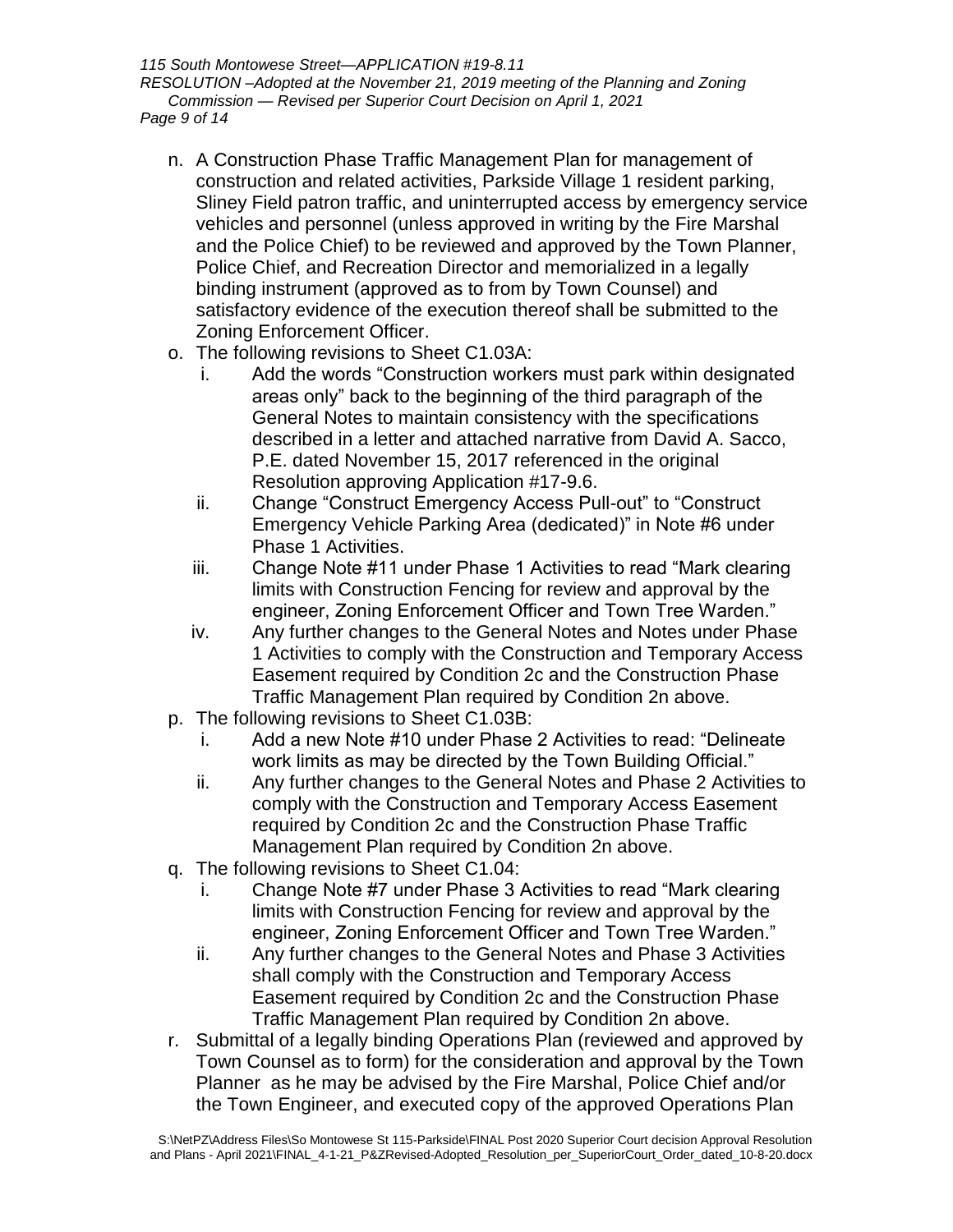*115 South Montowese Street—APPLICATION #19-8.11 RESOLUTION –Adopted at the November 21, 2019 meeting of the Planning and Zoning Commission — Revised per Superior Court Decision on April 1, 2021 Page 10 of 14*

for the potential evacuation and control of patrons of the Sliney Field Recreational Complex ("Sliney Fields") for an occurrence at the Site that requires the deployment of emergency services (police, fire, etc.) vehicles and personnel through the Sliney Fields Access Road during activities at Sliney Fields with presence of participants and spectators.

- s. A soil and erosion control bond shall be established per Section 6.10.E.4 and Section 9.6.G.2A of the Zoning Regulations.
- t. Completion of the proposed relocation of the utility pole along Sliney Field Access Road by Applicants, at their sole cost and expense, to the route proposed on Sheet 1.03A to the satisfaction of the Fire Marshal with respect to its lack of interference with the access of Fire Department equipment and vehicles to the completed Project and the Emergency Vehicle Parking Area (dedicated) shown on Sheet C1.07 and evidence of a recorded easement accepted by Eversource/CL &P if required by Eversource/CL&P for the maintenance of the relocated utility poles and overhead power lines in the locations shown on Sheet C1.03A.
- u. Any additional changes to the Site Plans to address the Town Engineer's Comments to his satisfaction.
- v. All sheets of the plan set included with the June 13, 2019 approval of Application #19-2.4 that depict the reconfigured and relocated Emergency Vehicle Parking (or Pullover) Area as shown on Sheets C1.01A and C1.02A (both as revised through 9/19/2019), and Sheet C1.07A included with this Resolution as **Exhibit A.**
- 3. With respect to the requested deferral of immediate installation of thirteen (13) of the ninety-eight (98) parking spaces shown on the excerpt from the site plans attached to a letter from the Applicants' Engineer dated October 26, 2017, pursuant to § 6.5.J of the Zoning Regulations, the applicant shall construct the thirteen (13) deferred parking spaces within six months if the Commission, as they may be advised by the Town staff (including the Town Engineer, Town Planner, and Zoning Enforcement Officer), determines that the eighty-five (85) spaces shown as the reduced number to be constructed are inadequate for the redevelopment.
- 4. Construction on site shall follow the most recently revised "Phasing Plan" presented by the Applicants as modified to address the Fire Marshal's **Comments**
- 5. The zoning authorization for the issuance of Certificates of Occupancy for units in the redeveloped building or the issuance of Certificates of Zoning Compliance shall require the following:
	- a. Compliance with the resident relocation plan set forth in the Applicants' October 16, 2017 Supplemental Materials, Tab 9, as further amplified by the Memorandum dated November 10, 2017 set forth at tab 6 of Applicants' Third Supplemental Materials dated November 14, 2017

S:\NetPZ\Address Files\So Montowese St 115-Parkside\FINAL Post 2020 Superior Court decision Approval Resolution and Plans - April 2021\FINAL\_4-1-21\_P&ZRevised-Adopted\_Resolution\_per\_SuperiorCourt\_Order\_dated\_10-8-20.docx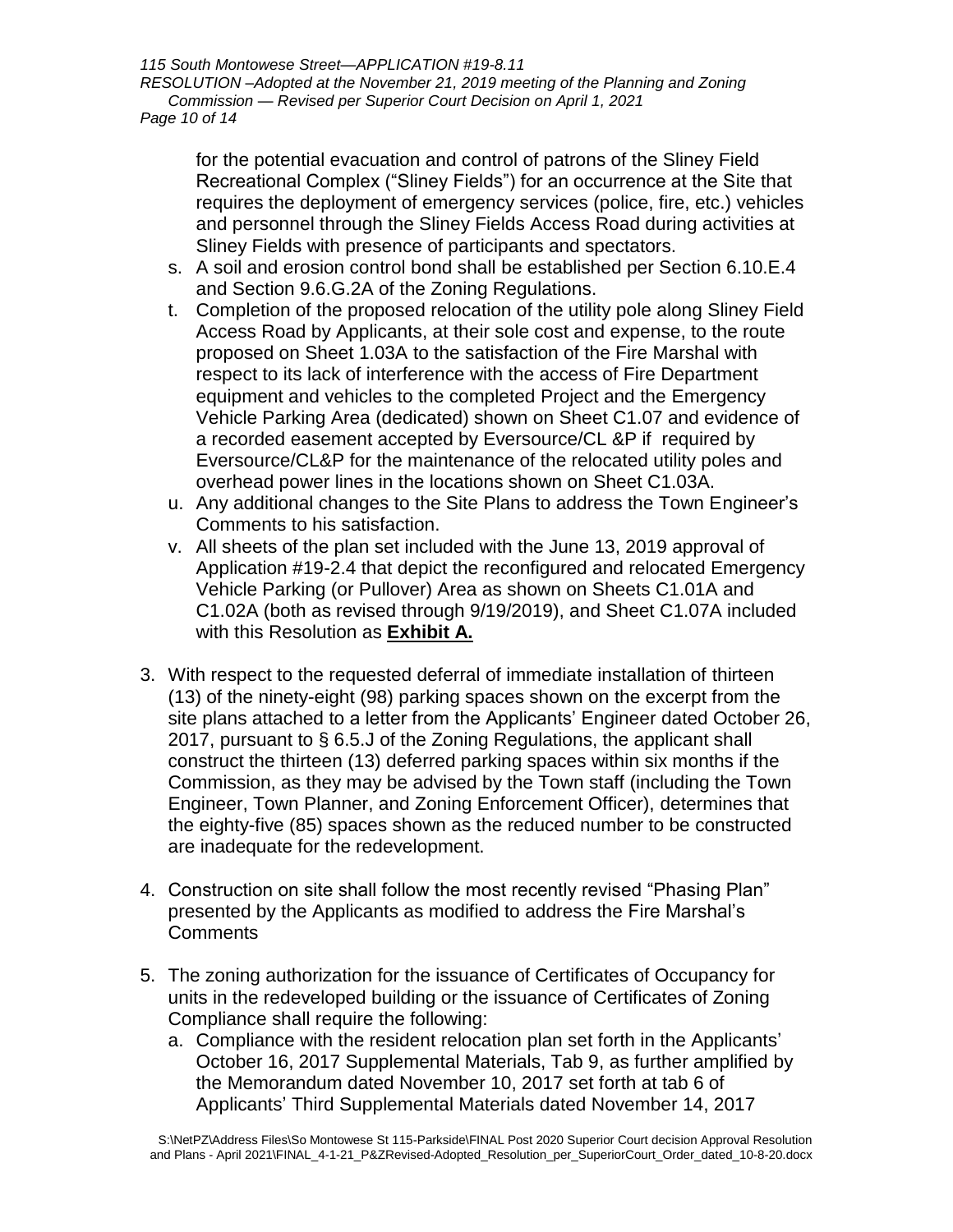*115 South Montowese Street—APPLICATION #19-8.11 RESOLUTION –Adopted at the November 21, 2019 meeting of the Planning and Zoning Commission — Revised per Superior Court Decision on April 1, 2021 Page 11 of 14*

(collectively referred to as the "Resident Relocation Plan"). The Resident Relocation Plan shall also be adhered to as an on-going requirement of this approval.

- b. The submittal of a Final Affordability Plan with exact Declaration and Agreement of Restrictive Covenants for Parkside Village I completed to the satisfaction of the Town Attorney.
- c. The applicants are prohibited from making any physical modifications or alterations to the Phase I improvements including the Sliney Field Access Road that would in any way impede access by emergency service personnel and vehicles without the written approval of the Commission, after consultation with the Fire Marshal and the Town Police Chief.
- d. Documentation that an offer of a post-blast survey was made to owners of all structures any part of which is within 250 feet of the property boundary of the Site to document any changes in conditions from the pre-blast survey required in Condition 10d below and a remediation plan proposed, approved and executed to address any conditions altered by the blasting.
- e. Documentation to demonstrate compliance with Section 6.8.F.3 (2) of the Zoning Regulations certifying the stability of any rock slopes established.
- f. Reporting of the results of the monitoring of the Town's 27" reinforced concrete sanitary sewer pipe of a plan during blasting to the satisfaction of the Town Engineer and the Wastewater Pollution Control Facility Superintendent.
- 6. The maximum occupancy per bedroom is limited to two people, subject to the fair housing laws' obligation to provide "reasonable accommodation" in circumstances temporarily justifying greater occupancy.
- 7. No additional signage or new or replacement lighting shall be installed without Planning or Zoning Commission approval, or that of its staff whichever may be appropriate, for compliance of the proposed signage or lighting with the Zoning Regulations.
- 8. To ensure compliance with Section 6.8 and proposed Section 5.9.J (PAH district) of the Zoning Regulations, necessary measures to control any dust generated by fill brought into the site or movement of earth material on site shall be implemented as may be directed by the Zoning Enforcement Officer.
- 9. All landscaping must be maintained as an on-going requirement of this approval to ensure survival of the landscaping. Any landscaping element that does not survive or that becomes significantly damaged must be replaced in– kind.
- 10.The following shall be addressed to the satisfaction of the Zoning Enforcement Officer prior to any Phase 1 construction activity on the Site: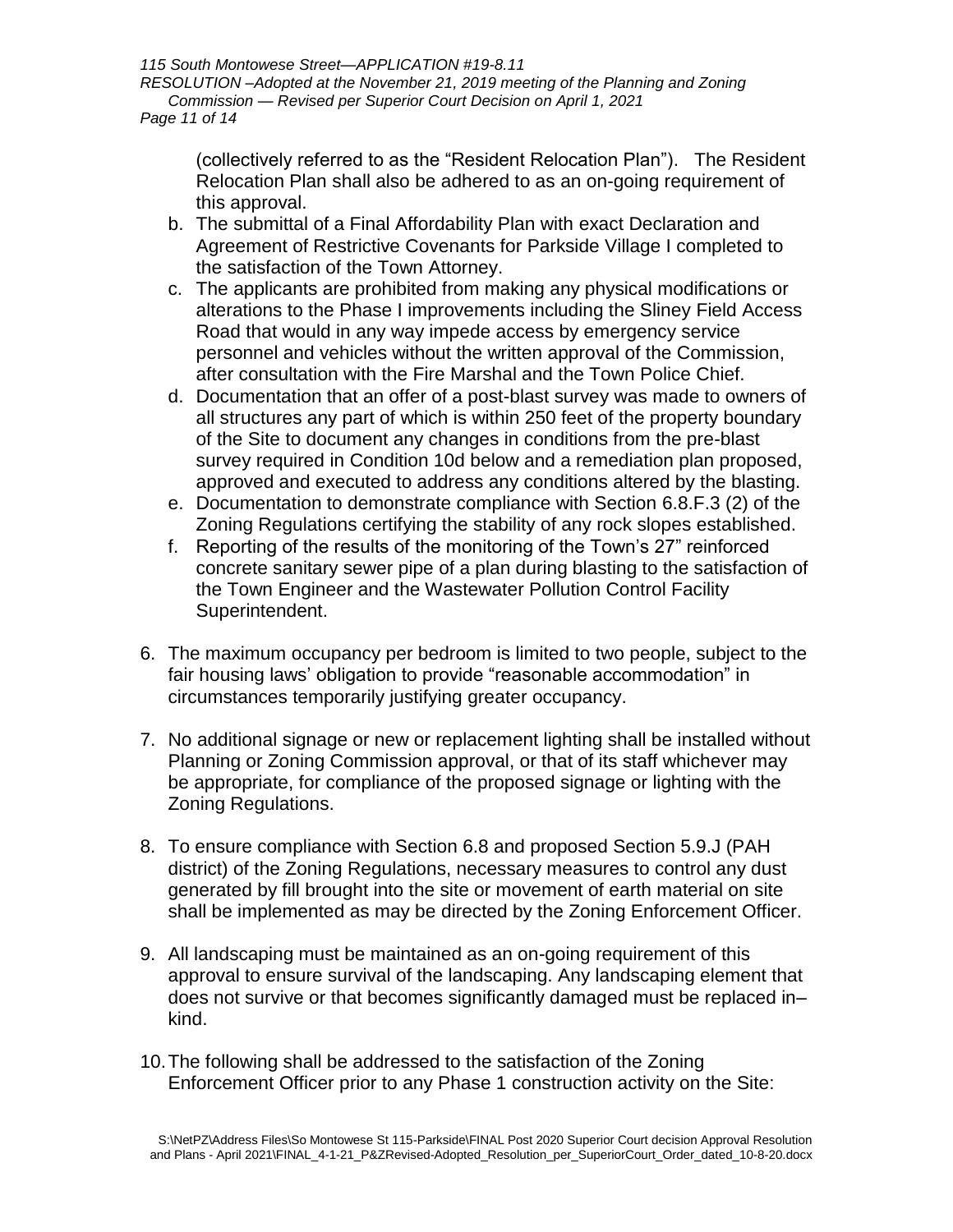*115 South Montowese Street—APPLICATION #19-8.11 RESOLUTION –Adopted at the November 21, 2019 meeting of the Planning and Zoning Commission — Revised per Superior Court Decision on April 1, 2021 Page 12 of 14*

- a. Evidence shall be submitted to the satisfaction of the Zoning Enforcement Officer that the soil and erosion controls have been installed as shown on Sheet C1.03A.
- b. Evidence of the completion of a pre-construction meeting held between the Zoning Enforcement Officer, Applicants' engineer, Fire Marshal, site contractor and the Town Engineer or his designee to review the work to be done and the compliance with the conditions of this approval, Conservation Easement required by Condition 2g above, the Construction and Temporary Access Easement required by Condition 2c above, and the Construction Phase Traffic Management Plan required by Condition 2n above.
- c. In the event the Applicants propose establishing rock slopes in lieu of all or any portion of the proposed retaining wall shown on Sheet C 1.03A along the south side of the widened "Sliney Field Access Road", submission of information demonstrating full compliance with Section 6.8.F.3 (subsections 1, 3, and 5) of the Zoning Regulations shall be submitted to the Town Planner and written approval from him for the proposed rock slopes obtained.
- d. To comply with Section 6.8 of the Zoning Regulations, the Applicants shall submit the following for the review and approval of the Zoning Enforcement Officer, as she may be advised by the Fire Marshal, prior to beginning any work on site requiring a Blasting Permit:
	- i. Submittal of additional information to specify the amount of blasting and location of blasting as required by Section 6.8.F.10 of the Zoning Regulations.
	- ii. Documentation that a pre-blast survey was made to owners of all structures any part of which is within 250 feet of the property boundary of the Site.
	- iii. All blasting shall comply with any Blasting Permit issued as well as the approved Blasting Plan and all blasting shall be limited to Monday through Friday 9:00 am to 3:00 pm.
	- iv. Evidence of and documentation satisfactory to the Town Engineer and the Wastewater Pollution Control Facility Superintendent of the video taping of the existing condition of the Town's 27" reinforced concrete sanitary sewer pipe of a plan to monitor this pipe during blasting and report the results of said monitoring.
	- v. An additional sheet showing the amount and location of blasting proposed to take place on the Site in compliance with Section 6.8.G shall be submitted for the review and approval of the Town Planner prior to the commencement of any work requiring a Blasting Permit.
- 11.The on-site use of fixed machinery or rock crushing equipment for the processing of excavated or blasted rock or earth material (or other earth material brought into the site) is prohibited.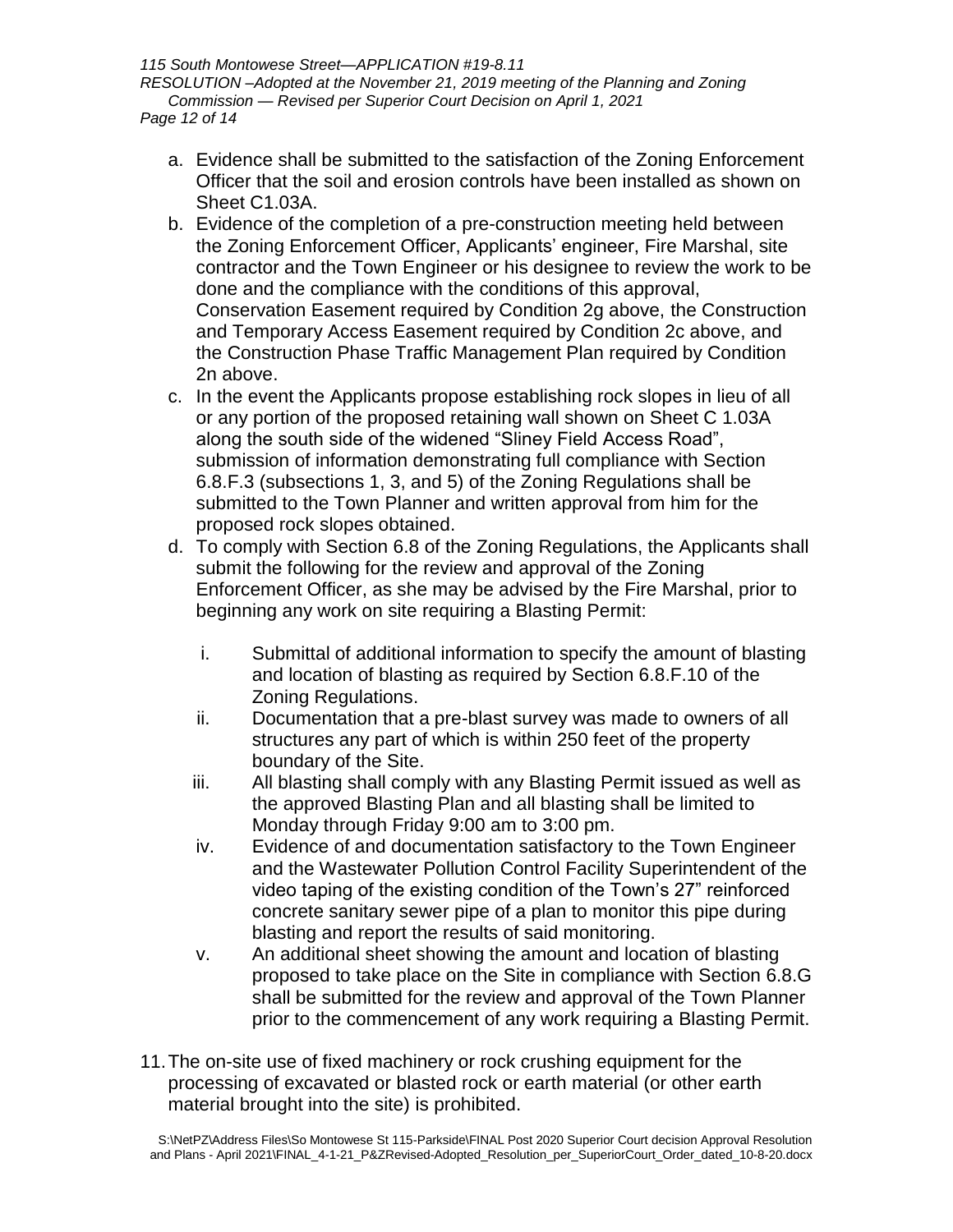*115 South Montowese Street—APPLICATION #19-8.11 RESOLUTION –Adopted at the November 21, 2019 meeting of the Planning and Zoning Commission — Revised per Superior Court Decision on April 1, 2021 Page 13 of 14*

- 12. The modifications to the previously approved Site Plans, as further modified by the Conditions of the June 13<sup>th</sup> Approval, and as shown on the following plans, showing the Emergency Vehicle Pullover Relocation are approved: Sheets C1.01A and C1.02A (both as revised through 9/19/2019), and Sheet C1.07A included with this Resolution as **Exhibit A** [this condition previously was condition 4 on Application #19-8.11]**.**
- 13. The modifications to the previously approved Site Plans, as further modified by the conditions of the June  $13<sup>th</sup>$  Approval of Application #19-2.4, as shown on the following plans, showing the Emergency Vehicle Pullover Elimination are not approved: Sheets C1.01B, C1.02B, and C1.07B (all as revised through 8/26/19) [this condition previously was condition 5 on Application #19-8.11].
- 14.The Withdrawn Conditions are hereby modified as set forth in the Commission's Response Letter, and the Applicant shall withdraw the Pending Appeal<sup>1</sup> as to the Withdrawn Conditions.

Resolution approved by the Commission on November 21, 2019.

| Moved by J. Lust             | Seconded by J. Vaiuso             |
|------------------------------|-----------------------------------|
| Voted for the Resolution     | J. Vaisuo, J. Lust, and C. Andres |
| Voted against the Resolution | M. Palluzzi and F. Russo          |

*Revision to the original 11/21/19 Resolution as required by the Connecticut Superior Court in the matters of Housing Authority of the Town of Branford, et al. v. Town of Branford Planning and Zoning Commission (Docket Nos. HHD-CV19- 6115394-S and HHD-CV-20-6122425-S), approved unanimously, on April 1, 2021 upon a motion by F Russo, seconded by C Andres with F Russo, J. Vaisuo, M. Palluzzi, and M. Ligouri noting that their votes to adopt the resolution were "under protest."*

 $\overline{a}$ 

<sup>&</sup>lt;sup>1</sup> The Pending Appeal has been resolved pursuant to the Superior Court Decision, Docket Nos. HHD-CV19-6115394-S and HHD-CV-20-6122425-S.

S:\NetPZ\Address Files\So Montowese St 115-Parkside\FINAL Post 2020 Superior Court decision Approval Resolution and Plans - April 2021\FINAL\_4-1-21\_P&ZRevised-Adopted\_Resolution\_per\_SuperiorCourt\_Order\_dated\_10-8-20.docx